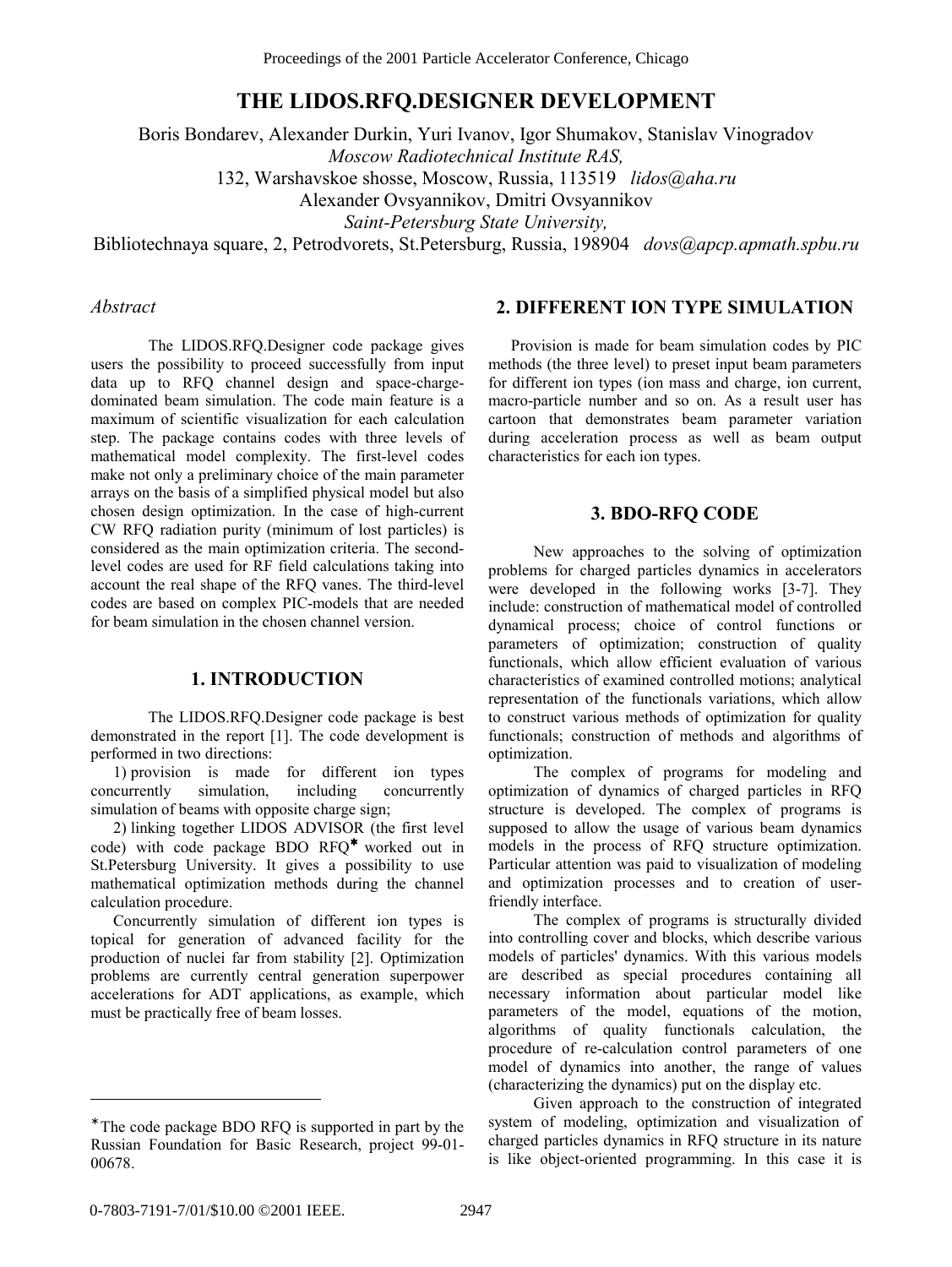possible to consider as objects models which describe dynamics, while uniting commanding shell realizes standard (typical) operations over models, i.e. choice of model, calculation of dynamics, optimization, visualization of dynamic process characteristics and a transition from one model to another.

Representation of control models as various separate blocks, possibility of translation of information between them and unified (united) system of model's control allow a realization of step by step optimization of such complicated object as the RFQ structure. With this it is natural to use simple models of dynamics on initial steps of optimization and on follows steps of it more developed models are necessary for verification of results and for further optimization. Under consideration of longitudinal motion

optimization criteria are the following: obtaining of maximal capture of particles into acceleration mode; obtaining of required or maximal possible output energy; minimization of defocusing factor effect; obtaining of bunching monotonicity.

Problems of transverse motion optimization are considered too. Conducted calculations have shown the effectiveness of step-by-step optimization on various stages of the process of the optimization. Thus the minimization of the defocusing factor on the stage of the optimization of longitudinal motion allows the focusing of the beam with the conservation of chosen dynamics of longitudinal motion

 The library of models can be added by new models. For this purpose standard mechanism of description of new model and its inclusion to optimization shell is developed.

# **4. NUMERICAL SIMULATION**

The code tools described above were used for RFQ designing. Main results are presented below to demonstrate power new code BDO-RFQ.

The following parameters were preset:

| <b>Accelerating Particles</b>                  | Protons           |
|------------------------------------------------|-------------------|
| <b>Input Energy</b>                            | $0.095$ MeV       |
| <b>Output Energy</b>                           | 5 MeV             |
| <b>Beam Current</b>                            | $100 \text{ mA}$  |
| <b>Beam Emittance</b>                          | $0.15\pi$ cm mrad |
| <b>Operating Frequency</b>                     | 352 MHz           |
| There were some restrictions and requirements: |                   |
| Length                                         | no more than 8 m  |
| <b>Beam Transmission</b>                       | no less then 98%  |
| Defocusing factor                              | no more than 0.01 |

In figures 1-6 variations of some characteristics are shown for several RFQ structures [8-10]:

 $I$  - LEDA-RFQ (USA);

 $II$  - IPHI-RFQ (France);

III,  $IV$  – versions of RFQ structures found with Code BDO-RFQ (Russia).



Fig.1. Synchronous particle reduced velocity vs. Z.



Fig.2. Synchronous phase vs. Z.



Fig.3. Defocusing factor vs. Z.



Fig.4. Vane modulation vs. Z.